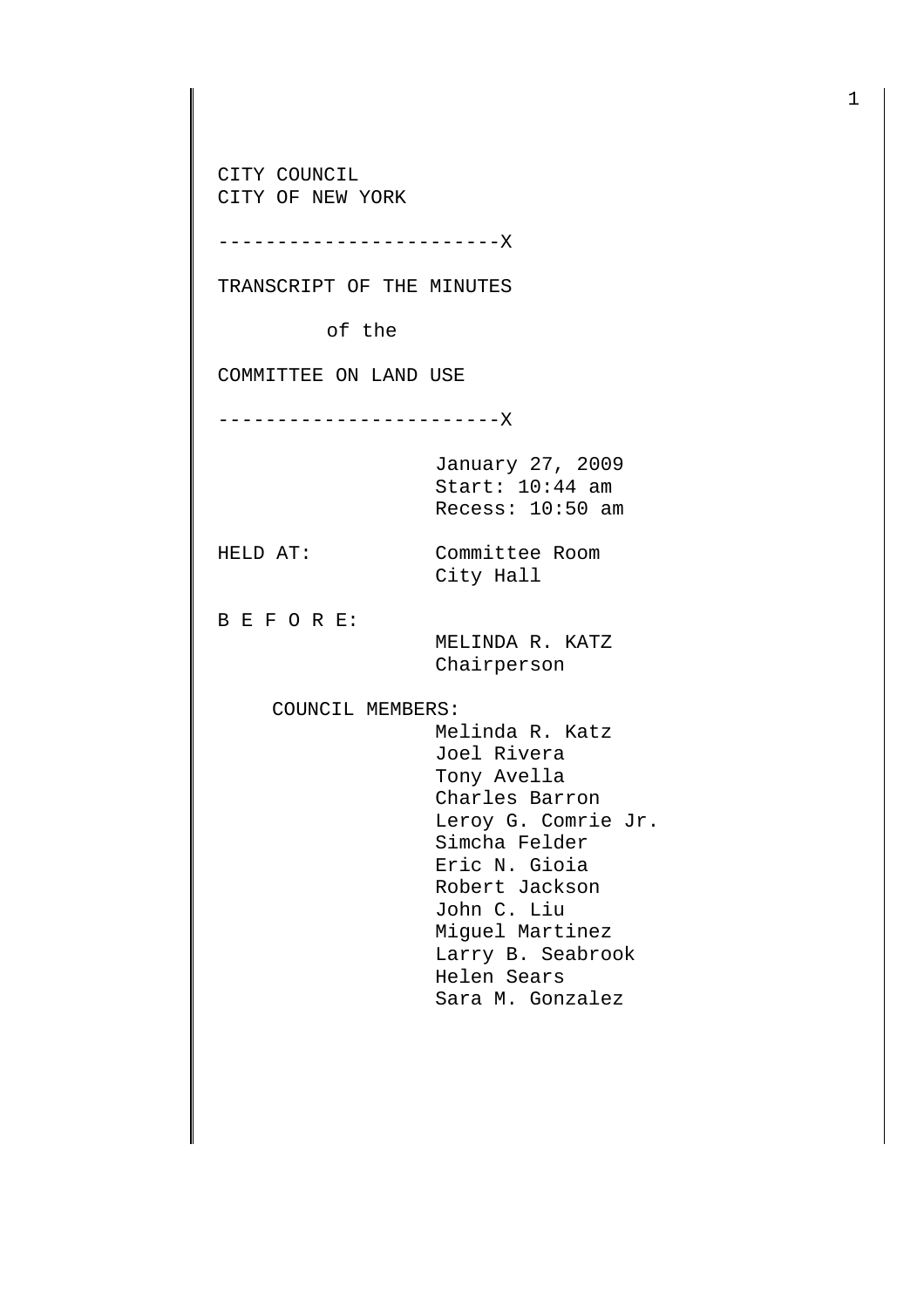## A P P E A R A N C E S

COUNCIL MEMBERS:

 Maria del Carmen Arroyo Inez E. Dickens Daniel R. Garodnick Jessica S. Lappin Rosie Mendez Vincent Ignizio James S. Oddo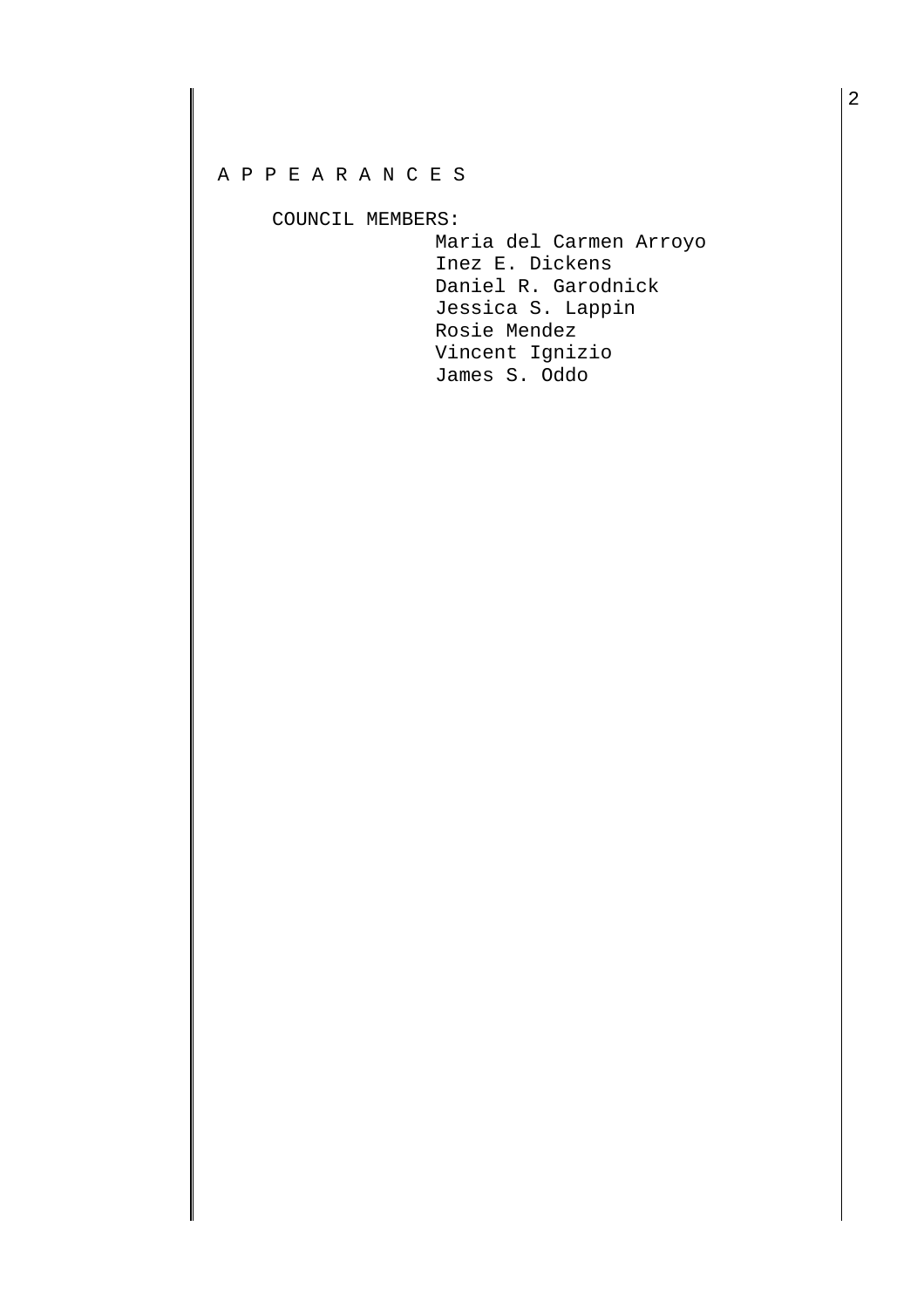| 1              | 3<br>COMMITTEE ON LAND USE                         |
|----------------|----------------------------------------------------|
| $\overline{2}$ | CHAIRPERSON KATZ: There are three                  |
| 3              | items on the agenda that were supposed to be voted |
| 4              | on in the subcommittee that are still being worked |
| 5              | out by the council members, which is why we didn't |
| 6              | have the subcommittees. It is unfortunately why    |
| 7              | we need to have subcommittee and Land Use tomorrow |
| 8              | also. Tomorrow we have new meetings. They're       |
| $\mathsf 9$    | going to be new meetings, so if you know anyone    |
| 10             | who was thinking about postponing their vote, let  |
| 11             | them know. Landmarks at 9:45 and Land Use          |
| 12             | tomorrow at 10:00. They will be new meetings. I    |
| 13             | apologize again, but the members are working it    |
| 14             | out for the benefit of their districts. I agree.   |
| 15             | If I'm not here, someone else chair. Amendment to  |
| 16             | the zoning map, Astoria Boulevard rezoning is in   |
| 17             | Council Member Monserrate's district, but it is    |
| 18             | vacant. It's going from an existing R4 to a C2-2   |
| 19             | District. Preconsidered Land Use, Special Clinton  |
| 20             | District theater, special district theater bonus   |
| 21             | zoning text. It's an amendment to the zoning       |
| 22             | text. It is in Council Member Quinn's district.    |
| 23             | She is supportive of it. Preconsidered Land Use,   |
| 24             | University Village. It's the landmarking in        |
| 25             | Council Member Gerson's district of University     |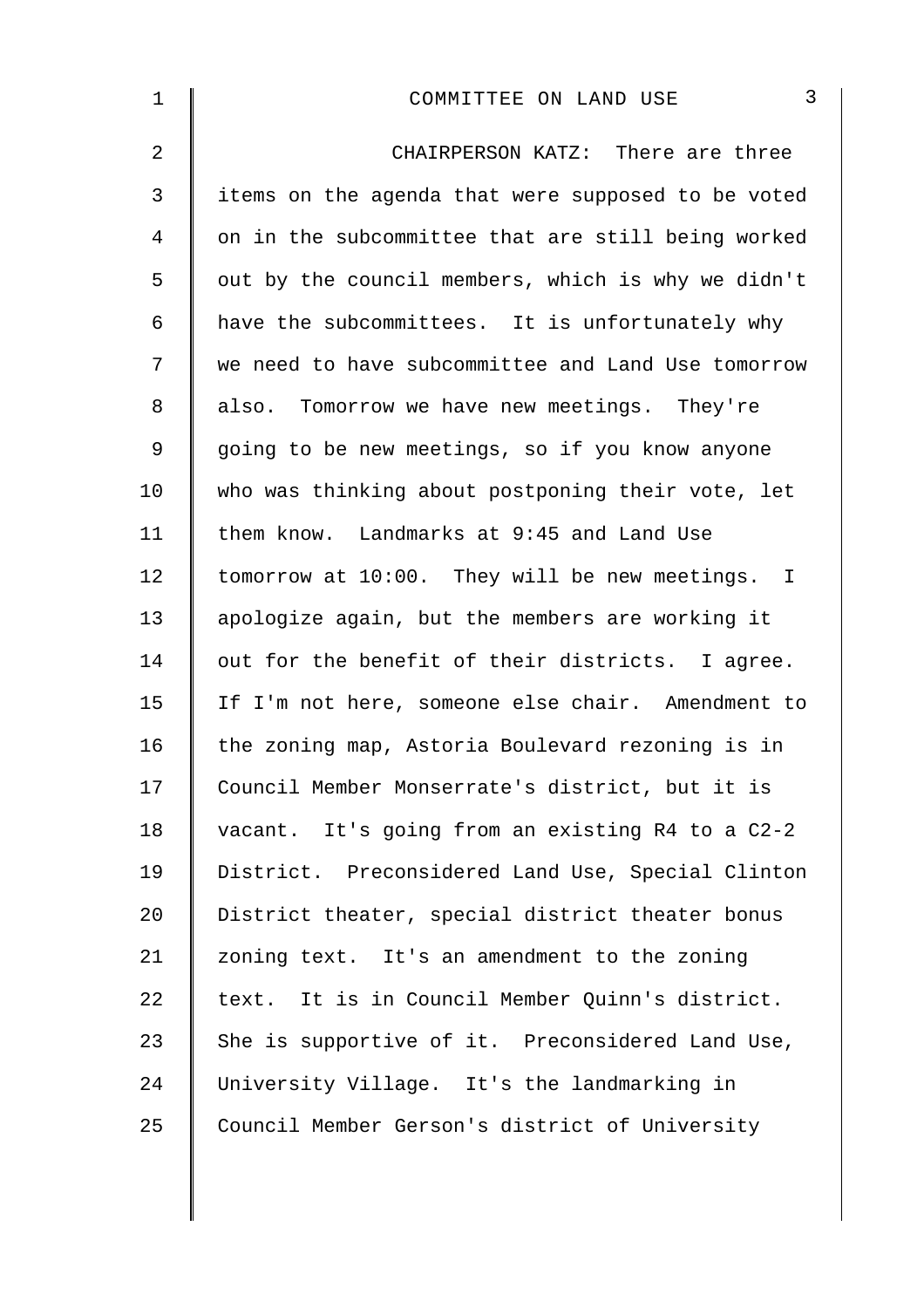| 1              | $\overline{4}$<br>COMMITTEE ON LAND USE            |
|----------------|----------------------------------------------------|
| $\overline{a}$ | Village. Preconsidered Land Use, the Red Hook      |
| $\mathfrak{Z}$ | Play Center. It is the landmarking of that         |
| 4              | building in Council Member Gonzalez's district.    |
| 5              | Guardian Life Insurance Company, landmarking of    |
| 6              | that building in Council Member Mendez's district. |
| 7              | Council Member Mendez's district also has the      |
| 8              | landmarking of the Baumann Brothers Furniture and  |
| 9              | Carpet Store. Let's remember that even though we   |
| 10             | don't have a large audience watching us here, it   |
| 11             | is being taped for cable. We want to show some     |
| 12             | sort of decorum. Landmark of Baumann Brothers      |
| 13             | Furniture and Carpet Store, which is Council       |
| 14             | Member Mendez's district. The landmarking of 144   |
| 15             | West 14th Street as a historic landmark, which is  |
| 16             | Council Member Quinn's district. Preconsidered     |
| 17             | Land Use Fire Engine Company No. 54, also in the   |
| 18             | Speaker's district. Landmarking of that building.  |
| 19             | Land Use 945 in Council Member Arroyo's district,  |
| 20             | which is an amendment to the previously approved   |
| 21             | UDAP. Rocking Horse Mexican Café, application for  |
| 22             | a sidewalk café in Council Member Quinn's          |
| 23             | district. Special permit for the Crosby Street     |
| 24             | Hotel in Council Member Gerson's district.         |
| 25             | Amendment to the city map for the Food Center      |
|                |                                                    |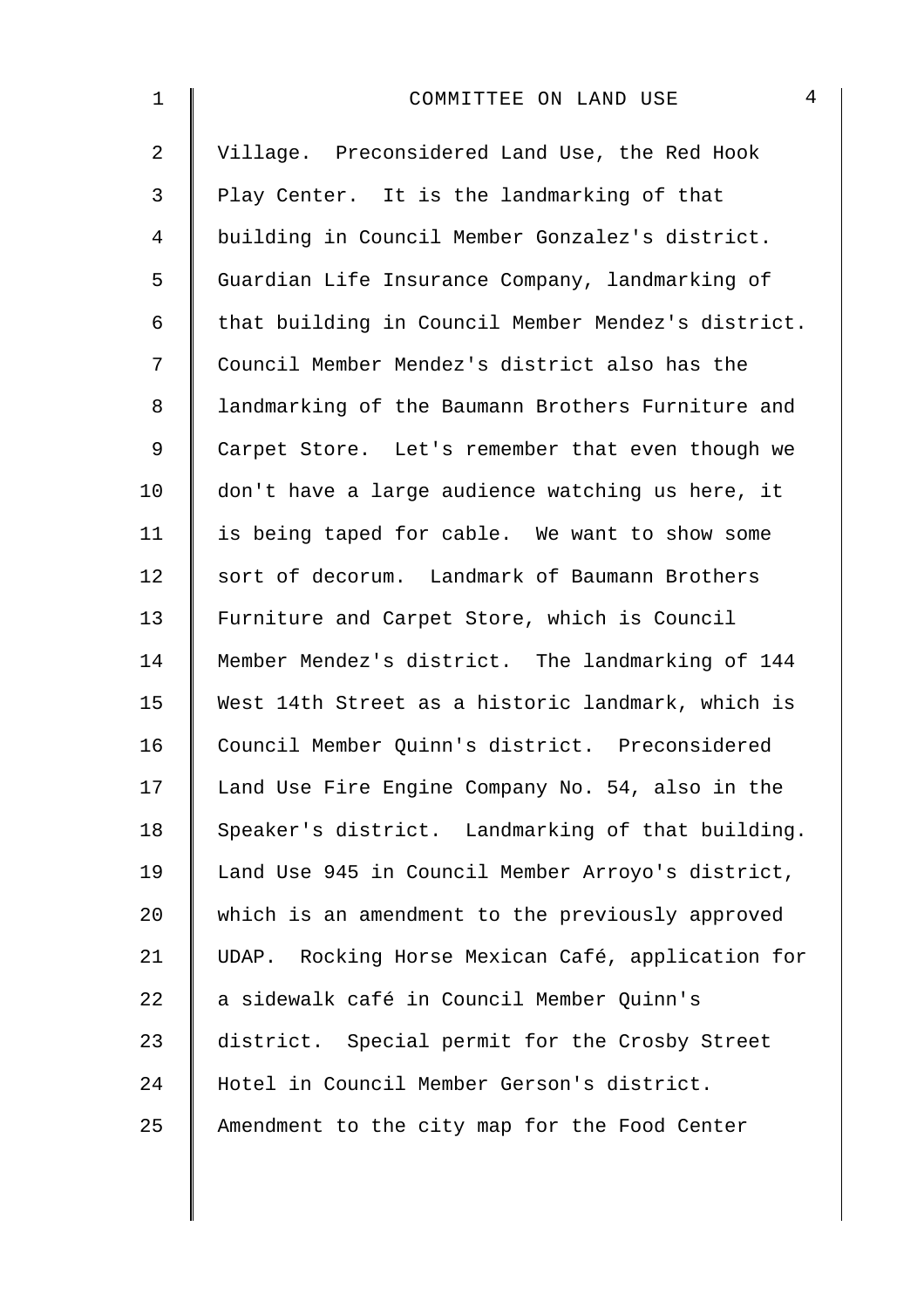| $\mathbf 1$    | 5<br>COMMITTEE ON LAND USE                         |
|----------------|----------------------------------------------------|
| $\overline{2}$ | Drive in Council Member Arroyo's district. An      |
| 3              | amendment to a previously approved UDAP in Council |
| 4              | Member Mendez's district. Council Member Jackson   |
| 5              | has a UDAP at 824 St. Nicholas Avenue. Any         |
| 6              | discussion now? Council Member Dickens' district,  |
| 7              | also a UDAP. There are several of them. 20095236   |
| 8              | HAM is the Land Use number. Any discussion? Call   |
| 9              | the roll.                                          |
| 10             | WILLIAM MARTIN: William Martin,                    |
| 11             | Committee Clerk. Roll call on Committee on Land    |
| 12             | Use. Council Member Katz?                          |
| 13             | CHAIRPERSON KATZ: Aye on all.                      |
| 14             | WILLIAM MARTIN: Rivera?                            |
| 15             | COUNCIL MEMBER RIVERA: I vote aye                  |
| 16             | on all.                                            |
| 17             | WILLIAM MARTIN: Avella?                            |
| 18             | COUNCIL MEMBER AVELLA: Aye on all.                 |
| 19             | WILLIAM MARTIN: Barron?                            |
| 20             | COUNCIL MEMBER BARRON: Aye on all.                 |
| 21             | WILLIAM MARTIN: Comrie?                            |
| 22             | COUNCIL MEMBER COMRIE: Aye on all.                 |
| 23             | WILLIAM MARTIN: Jackson?                           |
| 24             | COUNCIL MEMBER JACKSON: I vote aye                 |
| 25             | on all.                                            |
|                |                                                    |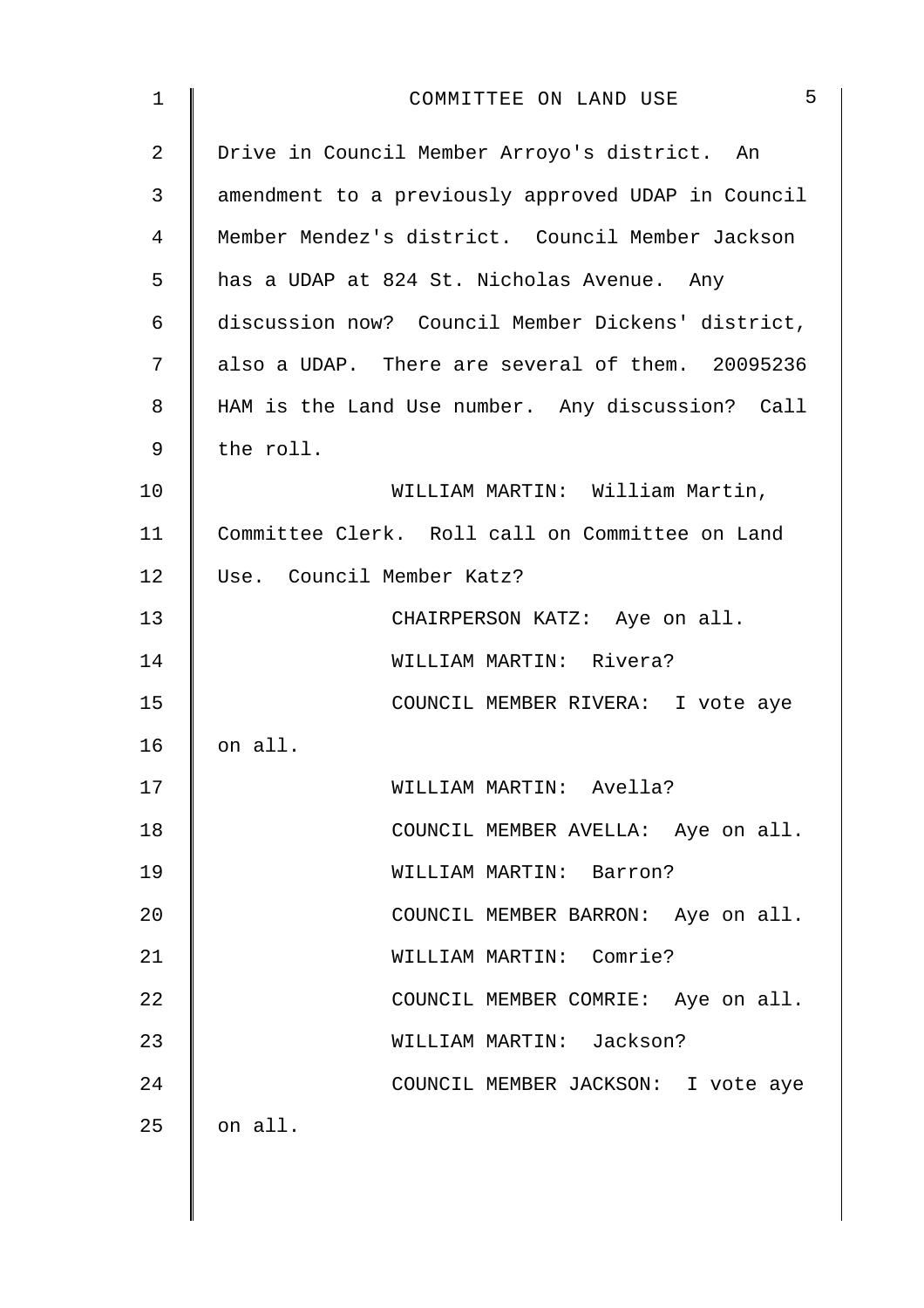| $\mathbf 1$    |      | $\epsilon$<br>COMMITTEE ON LAND USE |
|----------------|------|-------------------------------------|
| $\overline{2}$ |      | WILLIAM MARTIN: Liu?                |
| $\mathfrak{Z}$ |      | COUNCIL MEMBER LIU: Yes.            |
| $\overline{4}$ |      | WILLIAM MARTIN: Martinez?           |
| 5              |      | COUNCIL MEMBER MARTINEZ: Aye on     |
| 6              | all. |                                     |
| 7              |      | WILLIAM MARTIN: Seabrook?           |
| 8              |      | COUNCIL MEMBER SEABROOK: Aye on     |
| 9              | all. |                                     |
| 10             |      | WILLIAM MARTIN: Gonzalez?           |
| 11             |      | COUNCIL MEMBER GONZALEZ: Aye on     |
| 12             | all. |                                     |
| 13             |      | WILLIAM MARTIN: Arroyo?             |
| 14             |      | COUNCIL MEMBER ARROYO: Aye.         |
| 15             |      | WILLIAM MARTIN: Dickens?            |
| 16             |      | COUNCIL MEMBER DICKENS: Aye on      |
| 17             | all. |                                     |
| 18             |      | WILLIAM MARTIN: Garodnick?          |
| 19             |      | COUNCIL MEMBER GARODNICK: Aye.      |
| 20             |      | WILLIAM MARTIN: Lappin?             |
| 21             |      | COUNCIL MEMBER LAPPIN: Aye.         |
| 22             |      | WILLIAM MARTIN: Mendez?             |
| 23             |      | COUNCIL MEMBER MENDEZ: Aye on all.  |
| 24             |      | WILLIAM MARTIN: Ignizio?            |
| 25             |      | COUNCIL MEMBER IGNIZIO: If I may    |
|                |      |                                     |
|                |      |                                     |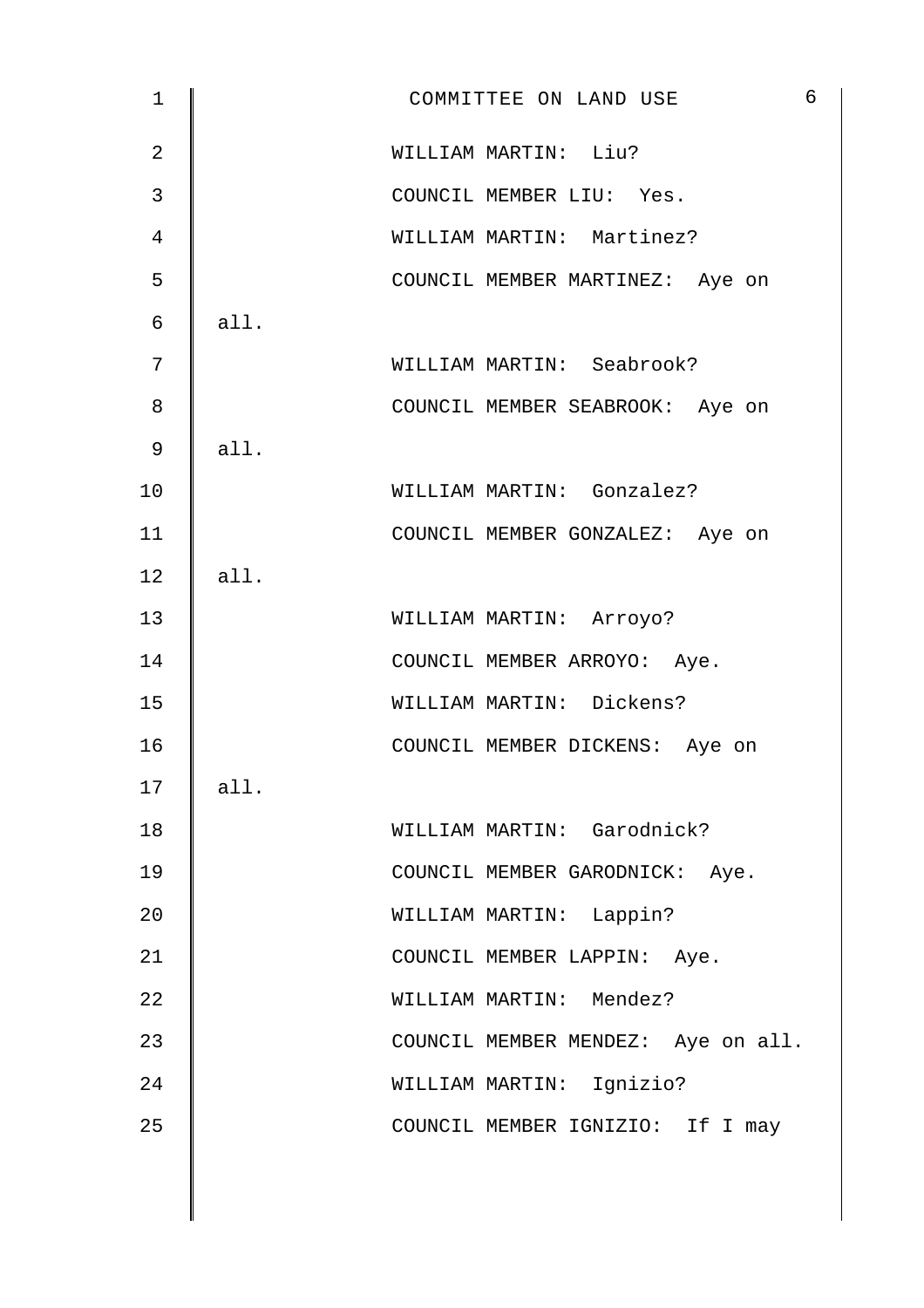| 1  | 7<br>COMMITTEE ON LAND USE                         |
|----|----------------------------------------------------|
| 2  | be temporarily excused to explain my vote. I       |
| 3  | wanted to once again point out, as I did in the    |
| 4  | subcommittee, the great work of Inez Dickens on    |
| 5  | the areas in Harlem which were on today's agenda.  |
| 6  | I know she worked tirelessly. She's a good friend  |
| 7  | and she's good to her community. Congratulations   |
| 8  | to her.                                            |
| 9  | COUNCIL MEMBER DICKENS: Thank you.                 |
| 10 | WILLIAM MARTIN: Oddo?                              |
| 11 | COUNCIL MEMBER ODDO: Yes.                          |
| 12 | WILLIAM MARTIN: Gioia?                             |
| 13 | COUNCIL MEMBER GIOIA: Yes.                         |
| 14 | WILLIAM MARTIN: Felder?                            |
| 15 | COUNCIL MEMBER FELDER: May I be                    |
| 16 | excused to explain my vote please?                 |
| 17 | CHAIRPERSON KATZ: Everyone please,                 |
| 18 | if we could just have a little order. It'll only   |
| 19 | be a few more minutes. It's a short meeting.       |
| 20 | Council Member Felder?                             |
| 21 | COUNCIL MEMBER FELDER: I just want                 |
| 22 | to echo the comments made by my colleague, Council |
| 23 | Member Ignizio. It's an honor and a privilege and  |
| 24 | it's humbling to be able to sit at the same table  |
| 25 | with Council Member Dickens and the wonderful work |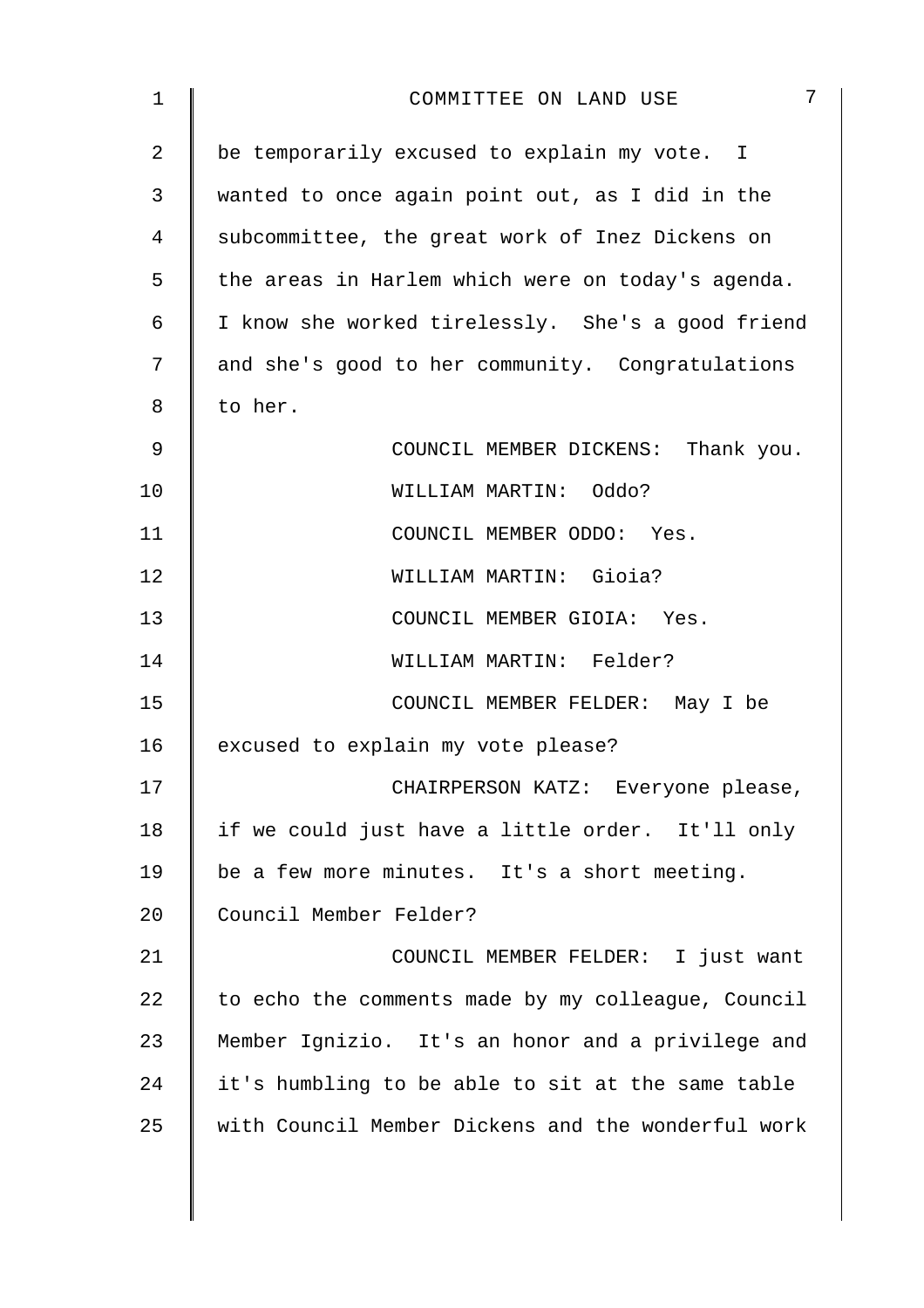| $\mathbf 1$    | 8<br>COMMITTEE ON LAND USE                         |
|----------------|----------------------------------------------------|
| $\overline{2}$ | that she's done in her area on this zoning issue.  |
| 3              | Excuse me; I'm in the middle of complimenting you. |
| 4              | That's it. Forget it. I vote yes.                  |
| 5              | WILLIAM MARTIN: By a vote of 19 in                 |
| 6              | the affirmative, zero in the negative, and no      |
| 7              | abstentions, all items have been adopted. Members  |
| 8              | please sign the committee reports. Thank you.      |
| 9              | CHAIRPERSON KATZ: We're going to                   |
| 10             | leave the committee vote open for ten minutes. I   |
| 11             | thank you. Remember, tomorrow 9:45, Landmarks and  |
| 12             | $10:00$ Land Use.                                  |
| 13             | WILLIAM MARTIN: Council Member                     |
| 14             | Sears?                                             |
| 15             | COUNCIL MEMBER SEARS: Aye on all.                  |
| 16             | WILLIAM MARTIN: Final vote on the                  |
| 17             | Committee on Land use now stands at 20 in the      |
| 18             | affirmative, zero in the negative and no           |
| 19             | abstentions. Thank you.                            |
| 20             |                                                    |
| 21             |                                                    |
| 22             |                                                    |
|                |                                                    |
|                |                                                    |
|                |                                                    |
|                |                                                    |
|                |                                                    |